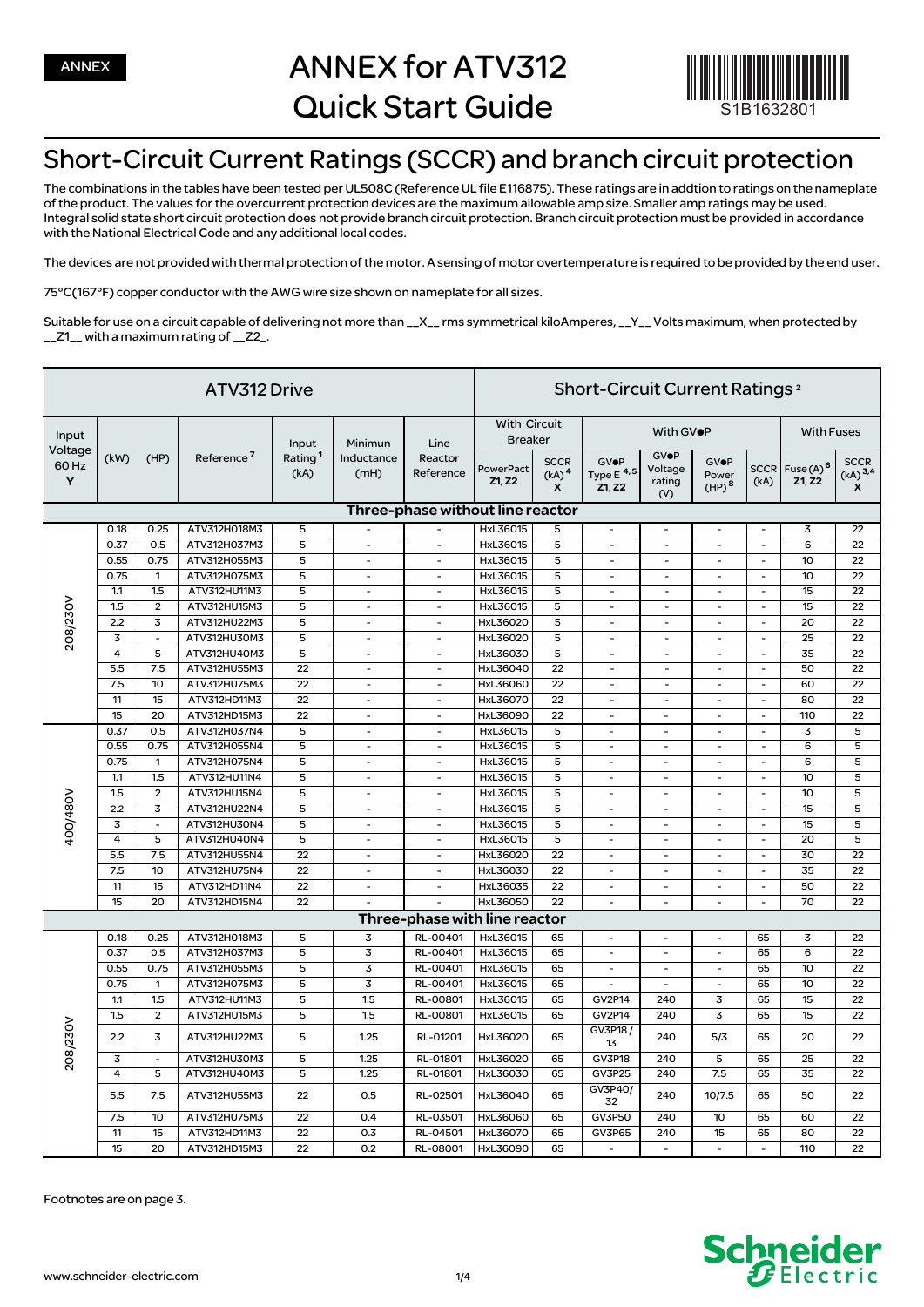| ATV312 Drive                   |             |                          |                              |                                      |                               |                                   | <b>Short-Circuit Current Ratings 2</b> |                                                                 |                                         |                                         |                                           |                                  |                                |                                           |  |
|--------------------------------|-------------|--------------------------|------------------------------|--------------------------------------|-------------------------------|-----------------------------------|----------------------------------------|-----------------------------------------------------------------|-----------------------------------------|-----------------------------------------|-------------------------------------------|----------------------------------|--------------------------------|-------------------------------------------|--|
| Input<br>Voltage<br>60 Hz<br>Y | (kW)        | (HP)                     | Reference <sup>7</sup>       | Input<br>Rating <sup>1</sup><br>(kA) | Minimun<br>Inductance<br>(mH) | Line<br>Reactor<br>Reference      | <b>With Circuit</b><br><b>Breaker</b>  |                                                                 | With GVOP                               |                                         |                                           |                                  | <b>With Fuses</b>              |                                           |  |
|                                |             |                          |                              |                                      |                               |                                   | PowerPact<br>Z1, Z2                    | <b>SCCR</b><br>$(kA)$ <sup>4</sup><br>$\boldsymbol{\mathsf{x}}$ | <b>GVOP</b><br>Type $E$ $4,5$<br>Z1, Z2 | <b>GVOP</b><br>Voltage<br>rating<br>(V) | <b>GVOP</b><br>Power<br>(HP) <sup>8</sup> | <b>SCCR</b><br>(kA)              | Fuse(A) <sup>6</sup><br>Z1, Z2 | <b>SCCR</b><br>$(kA)$ <sup>3,4</sup><br>x |  |
|                                |             |                          |                              |                                      |                               | Three-phase with line reactor     |                                        |                                                                 |                                         |                                         |                                           |                                  |                                |                                           |  |
|                                | 0.37        | 0.5                      | ATV312H037N4                 | 5                                    | 12                            | RL00201                           | HxL36015                               | 65                                                              | <b>GV2P07</b>                           | 480Y/277                                | 1                                         | 65                               | 3                              | 100                                       |  |
| 400/480V                       | 0.55        | 0.75                     | ATV312H055N4                 | 5                                    | 12                            | RL00201                           | HxL36015                               | 65                                                              | <b>GV2P07</b>                           | 480Y/277                                | 1                                         | 65                               | 6                              | 100                                       |  |
|                                | 0.75        | $\mathbf{1}$             | ATV312H075N4                 | 5                                    | 12                            | <b>RLOO201</b>                    | HxL36015                               | 65                                                              | <b>GV2P08</b>                           | 480Y/277                                | $\overline{2}$                            | 65                               | 6                              | 100                                       |  |
|                                | 1.1         | 1.5                      | ATV312HU11N4                 | 5                                    | 6.5                           | RL00402                           | HxL36015                               | 65                                                              | <b>GV2P08</b>                           | 480Y/277                                | $\overline{2}$                            | 65                               | 10                             | 100                                       |  |
|                                | 1.5         | $\overline{2}$           | ATV312HU15N4                 | 5                                    | 6.5                           | RL00402                           | HxL36015                               | 65                                                              | GV2P10                                  | 480Y/277                                | 3                                         | 65                               | 10                             | 100                                       |  |
|                                | 2.2         | $\mathbf 3$              | ATV312HU22N4                 | 5                                    | 5                             | RL00803                           | HxL36015                               | 65                                                              | GV2P14                                  | 480Y/277                                | 5                                         | 65                               | 15                             | 100                                       |  |
|                                | 3           | $\overline{\phantom{a}}$ | ATV312HU30N4                 | 5                                    | 3                             | <b>RLOO802</b>                    | HxL36015                               | 65                                                              | GV2P14                                  | 480Y/277                                | 5                                         | 65                               | 15                             | 100                                       |  |
|                                | 4           | 5                        | ATV312HU40N4                 | 5                                    | 3                             | <b>RLOO802</b>                    | HxL36015                               | 65                                                              | <b>GV3P13</b>                           | 480Y/277                                | 7.5                                       | 65                               | 20                             | 100                                       |  |
|                                | 5.5         | 7.5                      | ATV312HU55N4                 | 22                                   | 2.5                           | RL01202                           | HxL36020                               | 65                                                              | GV3P18                                  | 480Y/277                                | 7.5                                       | 65                               | 30                             | 100                                       |  |
|                                | 7.5         | 10                       | ATV312HU75N4                 | 22                                   | 1.5                           | RL01802                           | HxL36030                               | 65                                                              | <b>GV3P25</b>                           | 480Y/277                                | 15                                        | 65                               | 35                             | 100                                       |  |
|                                | 11          | 15                       | ATV312HD11N4                 | 22                                   | 1.2                           | <b>RL02502</b>                    | HxL36035                               | 65                                                              | <b>GV3P32</b>                           | 480Y/277                                | 20                                        | 65                               | 50                             | 100                                       |  |
|                                | 15          | 20                       | ATV312HD15N4                 | 22                                   | 0.8                           | RL03502                           | HxL36050                               | 65                                                              | <b>GV3P40</b>                           | 480Y/277                                | 25                                        | 65                               | 70                             | 100                                       |  |
|                                | 0.75        | $\mathbf{1}$             | ATV312H075S6                 | 5                                    | 20                            | RL-00202                          |                                        |                                                                 |                                         |                                         | $\blacksquare$                            | $\blacksquare$                   | 6                              | 22                                        |  |
|                                | 1.5         | $\mathbf 2$              | ATV312HU15S6                 | 5                                    | 9                             | RL-00403                          | $\overline{\phantom{a}}$               | $\overline{\phantom{a}}$                                        | $\overline{\phantom{a}}$                | $\overline{\phantom{0}}$                | ٠                                         | $\blacksquare$                   | 6                              | 22                                        |  |
| 575/600V                       | 2.2         | 3                        | ATV312HU22S6                 | 5                                    | 6.5                           | RL-00402                          | $\overline{\phantom{a}}$               | $\overline{\phantom{a}}$                                        | $\blacksquare$                          | ٠                                       | $\sim$                                    | $\sim$                           | 10                             | 22                                        |  |
|                                | 4           | 5                        | ATV312HU40S6                 | 5                                    | 5                             | RL-00803                          | $\overline{\phantom{a}}$               | $\overline{\phantom{a}}$                                        | $\sim$                                  | ÷,                                      | $\overline{\phantom{a}}$                  | $\blacksquare$                   | 15                             | 22                                        |  |
|                                | 5.5         | 7.5                      | ATV312HU55S6                 | 22                                   | 2.5                           | RL-01202                          | $\overline{\phantom{a}}$               | $\overline{\phantom{a}}$                                        | $\overline{\phantom{a}}$                | $\overline{\phantom{0}}$                | $\overline{\phantom{a}}$                  | $\blacksquare$                   | 20                             | 22                                        |  |
|                                | 7.5         | 10                       | ATV312HU75S6                 | 22                                   | 2.5                           | RL-01202                          | $\overline{\phantom{a}}$               | $\overline{\phantom{a}}$                                        | $\blacksquare$                          | ٠                                       | ٠                                         | $\overline{\phantom{a}}$         | 25                             | 22                                        |  |
|                                | 11          | 15                       | ATV312HD11S6                 | 22                                   | 1.5                           | RL-01802                          | $\overline{\phantom{a}}$               | $\overline{\phantom{a}}$                                        | $\sim$                                  | ÷,                                      | $\overline{\phantom{a}}$                  | $\blacksquare$                   | 35                             | 22                                        |  |
|                                | 15          | 20                       | ATV312HD15S6                 | 22                                   | 1.2                           | RL-02502                          | $\overline{\phantom{a}}$               |                                                                 | $\overline{a}$                          | ٠                                       | $\overline{\phantom{m}}$                  | $\blacksquare$                   | 45                             | 22                                        |  |
|                                |             |                          |                              |                                      |                               | Single-phase without line reactor |                                        |                                                                 |                                         |                                         |                                           |                                  |                                |                                           |  |
|                                | 0.18        | 0.25                     | ATV312H018M2                 | 1                                    |                               |                                   |                                        |                                                                 | $\blacksquare$                          | ÷,                                      | $\overline{\phantom{a}}$                  | $\omega$                         | 6                              | 22                                        |  |
|                                | 0.37        | 0.5                      | ATV312H037M2                 | $\mathbf{1}$                         |                               | $\overline{a}$                    | $\overline{\phantom{a}}$               | $\overline{\phantom{a}}$                                        |                                         | ٠                                       | ٠                                         | $\overline{\phantom{a}}$         | 10                             | 22                                        |  |
|                                | 0.55        | 0.75                     | ATV312H055M2                 | $\mathbf{1}$                         | $\blacksquare$                | $\omega$                          | $\overline{\phantom{a}}$               | $\overline{\phantom{a}}$                                        | $\overline{\phantom{a}}$                | $\overline{\phantom{a}}$                | $\overline{\phantom{a}}$                  | $\omega$                         | 10                             | 22                                        |  |
|                                | 0.75        | $\mathbf{1}$             | ATV312H075M2                 | 1                                    | $\sim$                        | $\sim$                            | $\overline{\phantom{a}}$               | $\overline{\phantom{a}}$                                        | $\sim$                                  | ÷,                                      | ä,                                        | $\blacksquare$                   | 15                             | 22                                        |  |
| 208/230V                       | 1.1         | 1.5                      | ATV312HU11M2                 | $\mathbf{1}$                         | $\overline{a}$                | $\overline{a}$                    | $\overline{\phantom{a}}$               | $\overline{\phantom{a}}$                                        | $\overline{\phantom{a}}$                | ٠                                       | ٠                                         | $\blacksquare$                   | 20                             | 22                                        |  |
|                                | 1.5         | $\overline{2}$           | ATV312HU15M2                 | $\mathbf{1}$                         | $\sim$                        | $\sim$                            | $\overline{\phantom{a}}$               | $\overline{\phantom{a}}$                                        | $\sim$                                  | $\blacksquare$                          | $\overline{\phantom{a}}$                  | $\blacksquare$                   | 20                             | 22                                        |  |
|                                | 2.2         | $\mathbf 3$              | ATV312HU22M2                 | 1                                    | $\sim$                        | $\overline{\phantom{a}}$          | $\overline{\phantom{a}}$               | $\overline{a}$                                                  | $\blacksquare$                          | ٠                                       | ٠                                         | $\blacksquare$                   | 30                             | 22                                        |  |
|                                | 4           | 5                        | ATV312HU75M3                 | $\overline{\mathbf{c}}$              | $\overline{\phantom{a}}$      | $\blacksquare$                    | $\overline{\phantom{a}}$               | $\overline{\phantom{a}}$                                        |                                         | ٠                                       | ٠                                         | $\blacksquare$                   | 60                             | 22                                        |  |
|                                | 5.5         | 7.5                      | ATV312HD11M3                 | $\overline{2}$                       | $\sim$                        | $\blacksquare$                    | $\overline{\phantom{a}}$               | $\overline{\phantom{a}}$                                        | $\overline{\phantom{a}}$                | $\blacksquare$                          | $\omega$                                  | $\omega$                         | 80                             | 22<br>22                                  |  |
|                                | 7.5<br>0.37 | 10<br>0.5                | ATV312HD15M3                 | $\overline{2}$<br>5                  | $\sim$                        | $\sim$                            | $\overline{\phantom{a}}$               | $\overline{\phantom{a}}$                                        | $\sim$                                  | ä,                                      | ä,                                        | $\omega$                         | 110                            | 5                                         |  |
| 400/480\                       | 0.55        | 0.75                     | ATV312H075N4<br>ATV312HU11N4 | 5                                    |                               | $\sim$                            | $\overline{\phantom{a}}$               | $\overline{\phantom{a}}$                                        |                                         |                                         | $\overline{\phantom{a}}$                  | $\blacksquare$<br>$\blacksquare$ | 6<br>10                        | 5                                         |  |
|                                | 0.75        | $\mathbf{1}$             |                              | 5                                    | $\blacksquare$<br>$\omega$    | $\sim$                            | $\overline{\phantom{a}}$               | $\overline{\phantom{a}}$                                        | $\overline{\phantom{a}}$<br>$\sim$      | $\overline{\phantom{a}}$<br>÷,          | ٠                                         | $\omega$                         | 10                             | 5                                         |  |
|                                | 1.1         | 1.5                      | ATV312HU15N4<br>ATV312HU22N4 | 5                                    |                               |                                   |                                        |                                                                 |                                         |                                         |                                           |                                  | 15                             | 5                                         |  |
|                                | 1.5         | $\overline{2}$           | ATV312HU30N4                 | 5                                    | $\overline{\phantom{a}}$      | $\overline{\phantom{a}}$          | $\overline{\phantom{a}}$               | $\overline{\phantom{a}}$                                        | $\blacksquare$                          | $\overline{\phantom{a}}$                | $\sim$                                    | $\blacksquare$                   | 15                             | 5                                         |  |
|                                | 2.2         | 3                        | ATV312HU40N4                 | 5                                    | $\overline{\phantom{a}}$      | $\sim$                            |                                        | $\overline{\phantom{a}}$                                        |                                         | ٠                                       | $\sim$                                    | $\sim$                           | 20                             | 5                                         |  |
|                                | 2.2         | 3                        | ATV312HU55N4                 | 22                                   |                               |                                   |                                        | $\overline{\phantom{a}}$                                        |                                         |                                         |                                           | $\blacksquare$                   | 30                             | 22                                        |  |
|                                | 4           | 5                        | ATV312HU75N4                 | 22                                   | $\sim$                        | $\blacksquare$                    | $\overline{\phantom{a}}$               | $\overline{\phantom{a}}$                                        | $\overline{\phantom{a}}$                | $\blacksquare$                          | $\blacksquare$                            | $\omega$                         | 35                             | 22                                        |  |
|                                | 5.5         | 7.5                      | ATV312HD11N4                 | 22                                   | $\overline{\phantom{a}}$      | $\overline{\phantom{a}}$          | $\overline{\phantom{a}}$               | $\overline{\phantom{a}}$                                        |                                         | $\overline{\phantom{a}}$                | $\overline{\phantom{m}}$                  | $\blacksquare$                   | 50                             | 22                                        |  |
|                                | 7.5         | 10                       | ATV312HD15N4                 | 22                                   |                               |                                   |                                        |                                                                 |                                         |                                         |                                           | $\blacksquare$                   | 70                             | 22                                        |  |
|                                |             |                          |                              |                                      |                               | Single-phase with line reactor    |                                        |                                                                 |                                         |                                         |                                           |                                  |                                |                                           |  |
|                                | 4           | 5                        | ATV312HU75M3                 | 22                                   | 0.75                          | RL-03502                          | $\blacksquare$                         |                                                                 | $\overline{\phantom{a}}$                | $\overline{\phantom{a}}$                | $\blacksquare$                            | $\blacksquare$                   | 60                             | 22                                        |  |
| 208/230V                       | 5.5         | 7.5                      | ATV312HD11M3                 | 22                                   | 0.375                         | RL-05502                          | $\blacksquare$                         | $\overline{\phantom{a}}$                                        | $\overline{\phantom{a}}$                | $\overline{\phantom{a}}$                | $\blacksquare$                            | $\omega$                         | 80                             | 22                                        |  |
|                                | 7.5         | 10                       | ATV312HD15M3                 | 22                                   | 0.278                         | RL-08002                          | $\blacksquare$                         | $\overline{a}$                                                  |                                         |                                         |                                           | $\blacksquare$                   | 110                            | 22                                        |  |
| 400/480V                       | 0.37        | 0.5                      | ATV312H075N4                 | 5                                    | 5.79                          | RL-00402                          | $\overline{\phantom{a}}$               | $\overline{\phantom{a}}$                                        | $\overline{\phantom{a}}$                | $\overline{\phantom{a}}$                | $\overline{\phantom{a}}$                  | $\blacksquare$                   | 6                              | 22                                        |  |
|                                | 0.55        | 0.75                     | ATV312HU11N4                 | 5                                    | 4.27                          | RL-00402                          | $\overline{\phantom{a}}$               | $\overline{\phantom{a}}$                                        | $\overline{\phantom{a}}$                | ٠                                       | ٠                                         | $\blacksquare$                   | 10                             | 22                                        |  |
|                                | 0.75        | $\mathbf{1}$             | ATV312HU15N4                 | 5                                    | 4.27                          | RL-00803                          | $\omega$                               | $\omega$                                                        | $\sim$                                  | ÷,                                      | $\sim$                                    | $\sim$                           | 10                             | 22                                        |  |
|                                | 1.1         | 1.5                      | ATV312HU22N4                 | 5                                    | 2.77                          | RL-00802                          | $\blacksquare$                         | $\blacksquare$                                                  | $\overline{\phantom{a}}$                | $\overline{\phantom{a}}$                | $\overline{\phantom{a}}$                  | $\blacksquare$                   | 15                             | 22                                        |  |
|                                | 1.5         | $\mathbf 2$              | ATV312HU30N4                 | 5                                    | 2.77                          | RL-00802                          | $\blacksquare$                         | $\overline{\phantom{a}}$                                        | $\overline{\phantom{a}}$                | ٠                                       | ٠                                         | $\blacksquare$                   | 15                             | 22                                        |  |
|                                | 2.2         | 3                        | ATV312HU40N4                 | 5                                    | 1.68                          | RL-01202                          | $\overline{\phantom{a}}$               | $\omega$                                                        |                                         | ÷,                                      | $\omega$                                  | $\sim$                           | 20                             | 22                                        |  |
|                                | 2.2         | 3                        | ATV312HU55N4                 | 22                                   | 1.29                          | RL-01802                          | $\blacksquare$                         | $\blacksquare$                                                  | $\overline{\phantom{a}}$                | $\overline{\phantom{a}}$                | $\overline{\phantom{a}}$                  | $\sim$                           | 30                             | 22                                        |  |
|                                | 4           | 5                        | ATV312HU75N4                 | 22                                   | 0.912                         | RL-02502                          | $\overline{\phantom{a}}$               | $\overline{\phantom{a}}$                                        | $\blacksquare$                          | ٠                                       | ٠                                         | $\blacksquare$                   | 35                             | 22                                        |  |
|                                | 5.5         | 7.5                      | ATV312HD11N4                 | 22                                   | 0.694                         | RL-03502                          |                                        |                                                                 |                                         |                                         |                                           | $\sim$                           | 50                             | 22                                        |  |
|                                | 7.5         | 10                       | ATV312HD15N4                 | 22                                   | 0.569                         | RL-04502                          | $\overline{\phantom{a}}$               | $\overline{\phantom{a}}$                                        | $\overline{\phantom{a}}$                | $\overline{\phantom{a}}$                | $\overline{\phantom{a}}$                  | $\overline{\phantom{a}}$         | 70                             | 22                                        |  |

Footnotes are on page 3.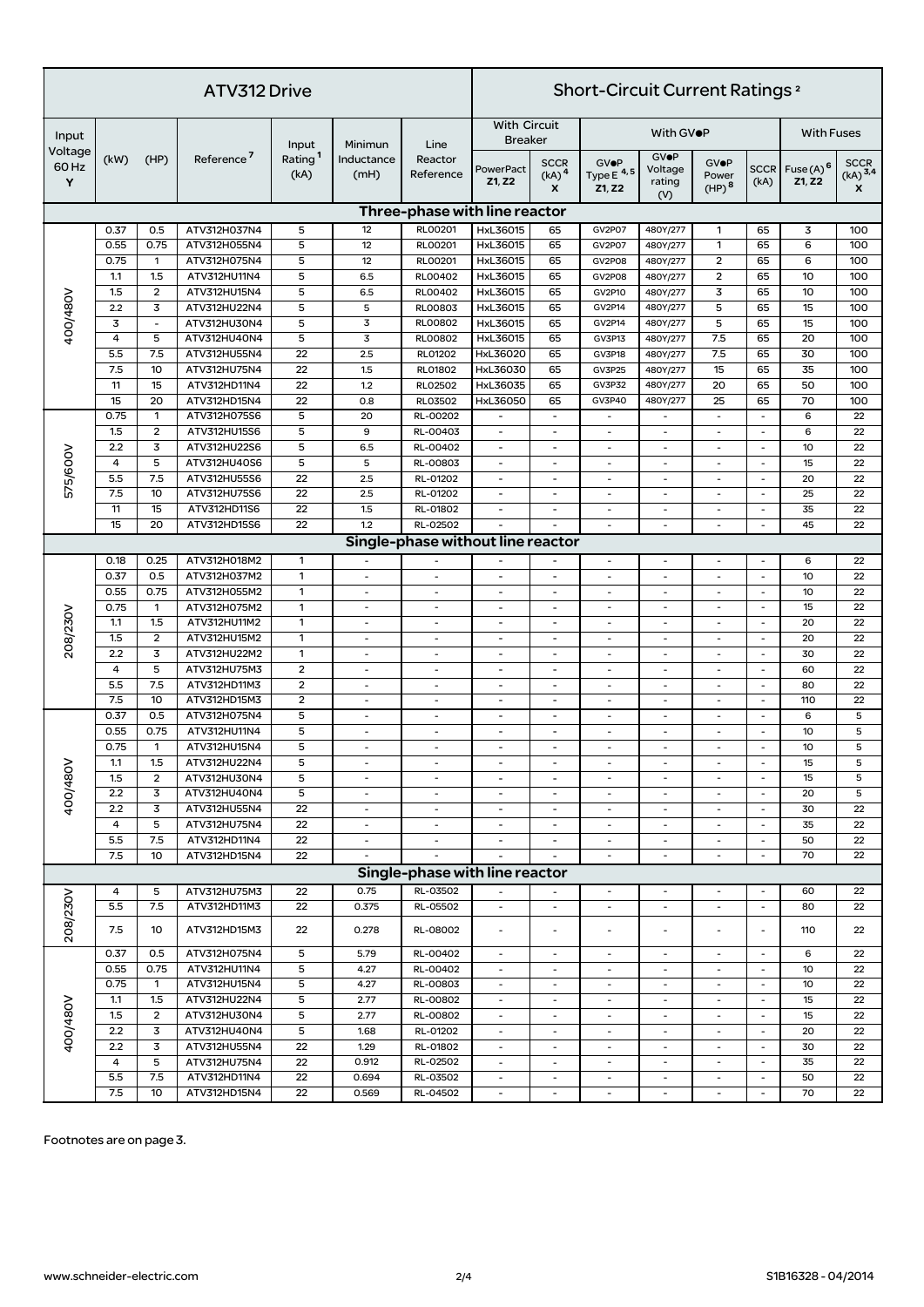1. This column shows the maximum prospective short-circuit current value for which these Altivar 312 drives can be installed on without adding impedance. Electrical distribution systems with a higher prospective short-circuit current will cause higher input currents in the front end of the drive.

Add the inductance referred to in the table at the input of the drive if installing the drive on a system with higher prospective short-circuit current. A 3% (minimum) input line reactor or equivalent inductance is required for the 500/600 Vac Altivar 312 drives and provides the listed value with the listed fuse protection.

2. An output short-circuit test was performed for 100 kA. In addition to this test, a breakdown of components test was performed by shorting components internal to the drive.

These ratings allow proper coordination of short-circuit protection.

3. Ratings also apply to ATV312 Type 1 product, i.e.: an ATV312 fitted with a conduit box.

4. Ratings apply to an ATV312 mounted in a non-ventilated Type 1, 3R, 4(X) or 12 rated enclosure. Minimum enclosure volume is 3.375 times the drive volume.

5. 480Y/277V ratings are for Wye connected electrical distribution systems only. GV2Poo self protected manual combination starter must be used with GV2GH7 insulating barrier to meet UL 508 Type E rating. GV3Poomust be used with GV3G66 and GVAM11 in order to meet UL508 Type E rating.

6. Fuse type: Class J, can be fast acting or time delay, or Class CC.

7. Available also for B products. Example: ATV312H018M3B

8. UL508C Par. 57.1 requires publishing the standard Type E combination motor controller power rating since this is a basic identification marking of the Type E devices. However, when applied as an input overcurrent protective device for a drive, the rated current of the Type E combination motor controller, not the rated power, is the key parameter for dimensioning (reference UL508C paragraph 45.8.11 and 45.8.12). Schneider Electric GVOP Type E combination motor controllers are adjustable, their current range is shown on the adjustment dial and their selection is based on the input current and not power rating of the drive.

## Wiring three-phase ATV312 on single-phase power supply

When using GV2P or GV3P manual self-protected combination starters for single-phase input applications, wire the drive as illustrated :